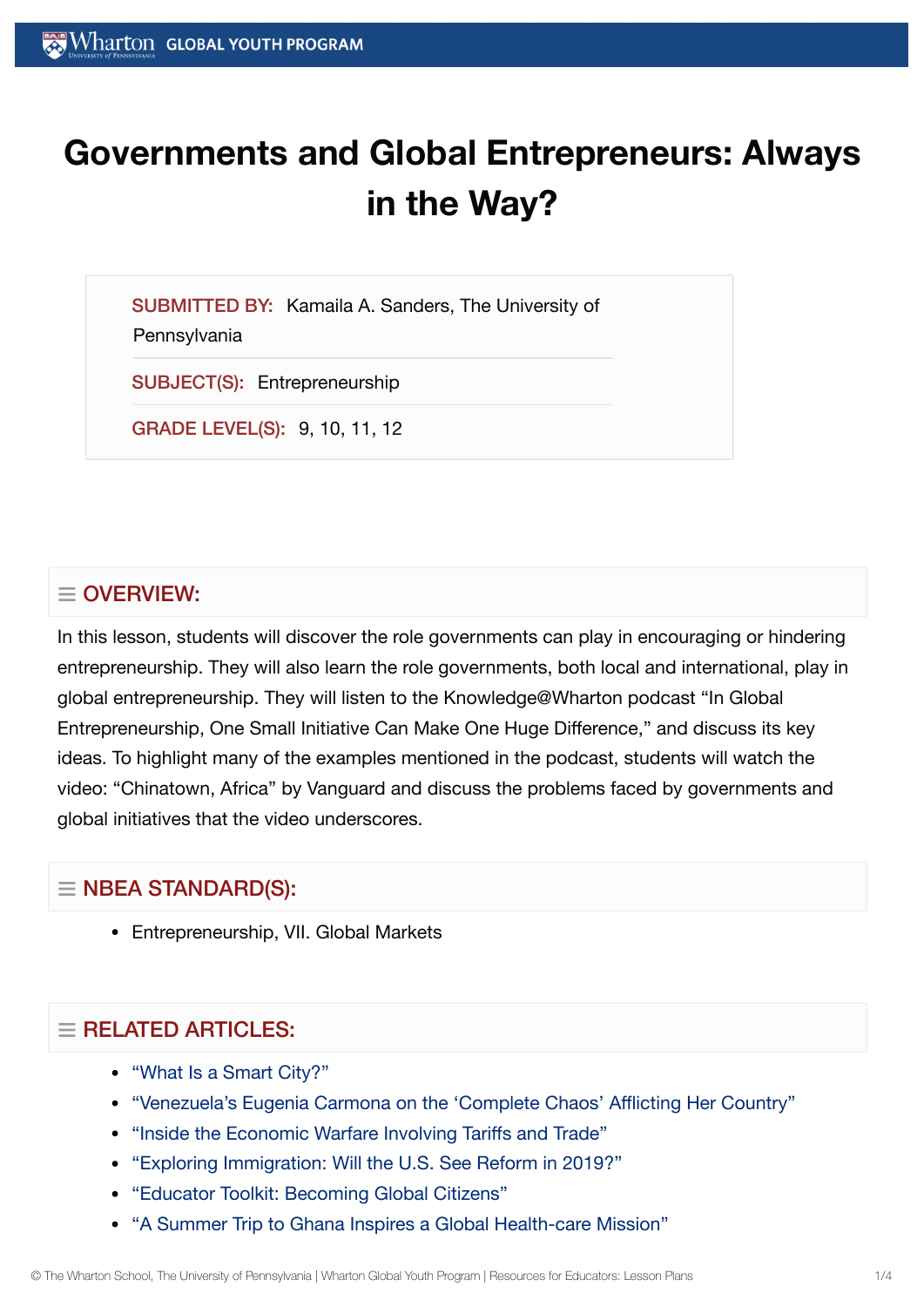"9 [Business Terms Making](https://globalyouth.wharton.upenn.edu/articles/9-business-terms-making-news-pandemic/) News During the Pandemic"

**Common Core Standard(s):** Technology and digital media, vocabulary acquisition and use, key ideas and details.

**Objectives/Purposes:** Students will understand the role governments play in economic globalization and global entrepreneurship.

**[Knowledge@Wharton](http://knowledge.wharton.upenn.edu/article.cfm?articleid=1834) Article:** "In Global Entrepreneurship, One Small Initiative Can Make One Huge Difference" (podcast)

**Wharton Global Youth Program Article:** ["Regulatory Restrictions"](https://globalyouth.wharton.upenn.edu/glossary/regulatory-restrictions/) (video)

**Other Resources/Materials:** Chinatown, Africa: [http://www.hulu.com/watch/91587/vanguard](http://www.hulu.com/watch/91587/vanguard-chinatown-africa)chinatown-africa *(24 mins)*

#### **Activity:**

1. *(5 mins)* Begin this lesson with a short discussion on regulations. Ask a volunteer to define a regulation, and then you can play the video of Wharton professor Alan Eizenberg defining the term regulatory restriction.

2. *(15-20 mins)* Have students listen to the podcast "In Global Entrepreneurship, One Small Initiative Can Make One Huge Difference," and answer the following questions:

- What do some entrepreneurs think of government?
	- That they only create roadblocks, delays, are slow and only care about creating rules.
- According to the podcast, do government regulations always restrict entrepreneurship?
	- No. If the initiatives are simple and smart they can enhance entrepreneurship. Especially if they create tools like electronic business registries.
- What is red tape?
	- Regulations.
- Why do developed countries tend to exhibit higher levels of entrepreneurship?
- What was a problem with rich countries investing in big infrastructure projects in developing countries?
	- They did not foster entrepreneurship or teach the people how to succeed on their own. They only tried to give them some of the necessities of life.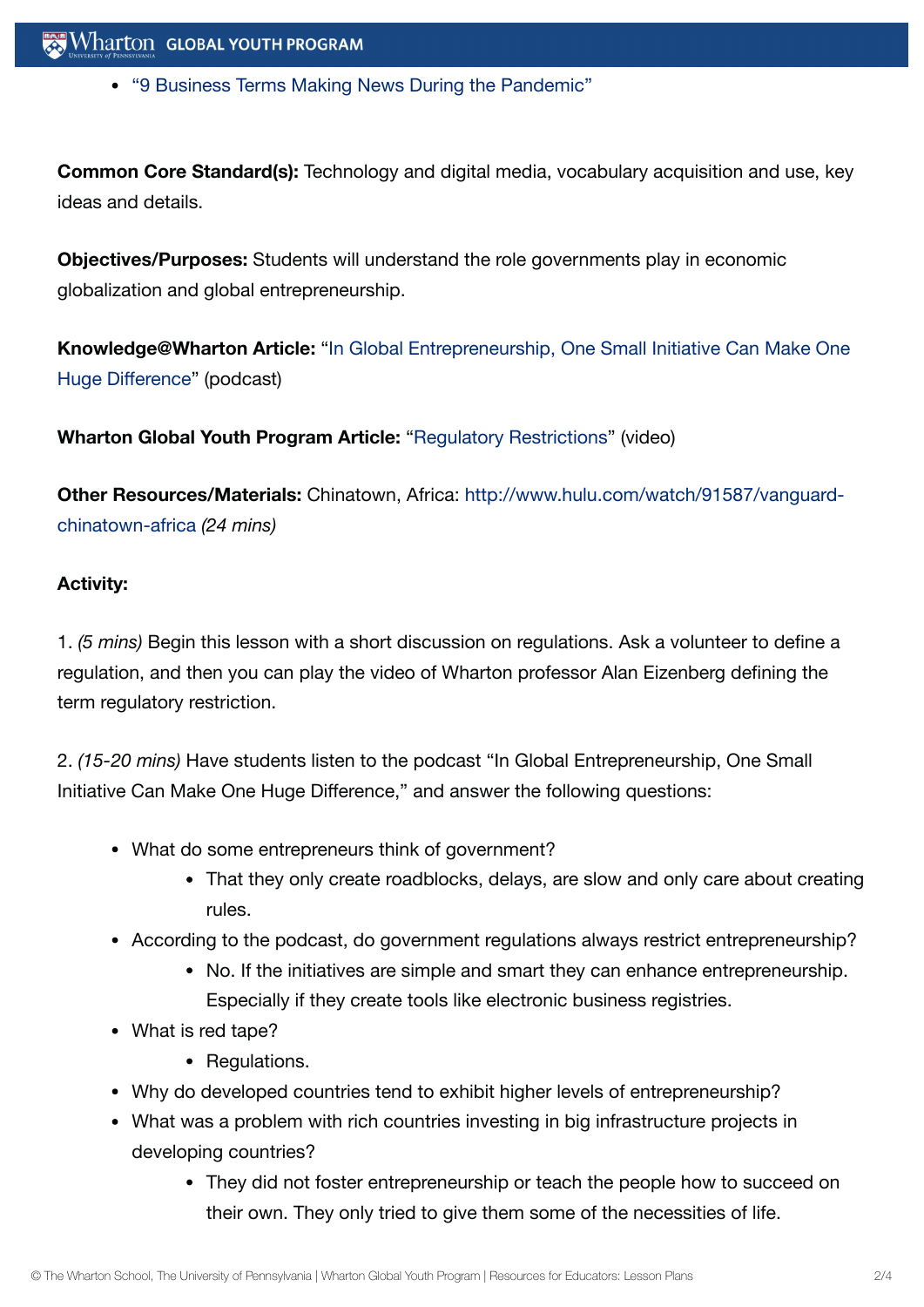#### Wharton GLOBAL YOUTH PROGRAM

- What are some bureaucratic hurdles that hinder business?
	- Too many procedures.
	- Cost (time and money) of starting a business.
- What can governments do to relieve business of these concerns?
	- Registries that operate as public registries to make sure that a business operates transparently and is a legal, solid business as well as help to shape policy by giving lawmakers information and data about employment and the strengths and weaknesses of the economy's sectors. This can also help to develop better policy.
- What is a criticism of electronic registries?
	- They do not actually capture levels of entrepreneurship but instead only the movement of businesses from the informal sector to the formal one.
- Like red tape, what else saps business formation?
	- Political corruption.
- What types of businesses are starting in industrialized countries? Developing ones?
	- Service businesses.
	- Wholesale and retail trading.
- What hinders entrepreneurial activity in Korea? How is it different in the U.S.?
	- They have a stigma against failure.
	- In the U.S. you are rewarded for trying and attempting to succeed.

After the podcast, have students discuss their answers with a partner. Then discuss the answers as a class. As the podcast suggests, it is important to emphasize the role that governments can and should play in encouraging and fostering entrepreneurship in a country.

3. *(20 mins)* Have students watch the video: "Chinatown, Africa," which shows how the Chinese government is trying to collaborate with Africa to build infrastructure there in exchange for access to some of Africa's natural resources.

In particular, you should also have students pay attention to the following themes that were mentioned in the podcast they just heard:

- Charges of corruption within the local government.
- The fact that China is investing in the continent by building large infrastructure projects like a trans-continental railroad as well as schools and hospitals.
- Keep in mind that, as the video highlights, they are not employing many Africans to build these projects and the podcast mentioned that this was not an effective way to build wealth or improve conditions in these countries.